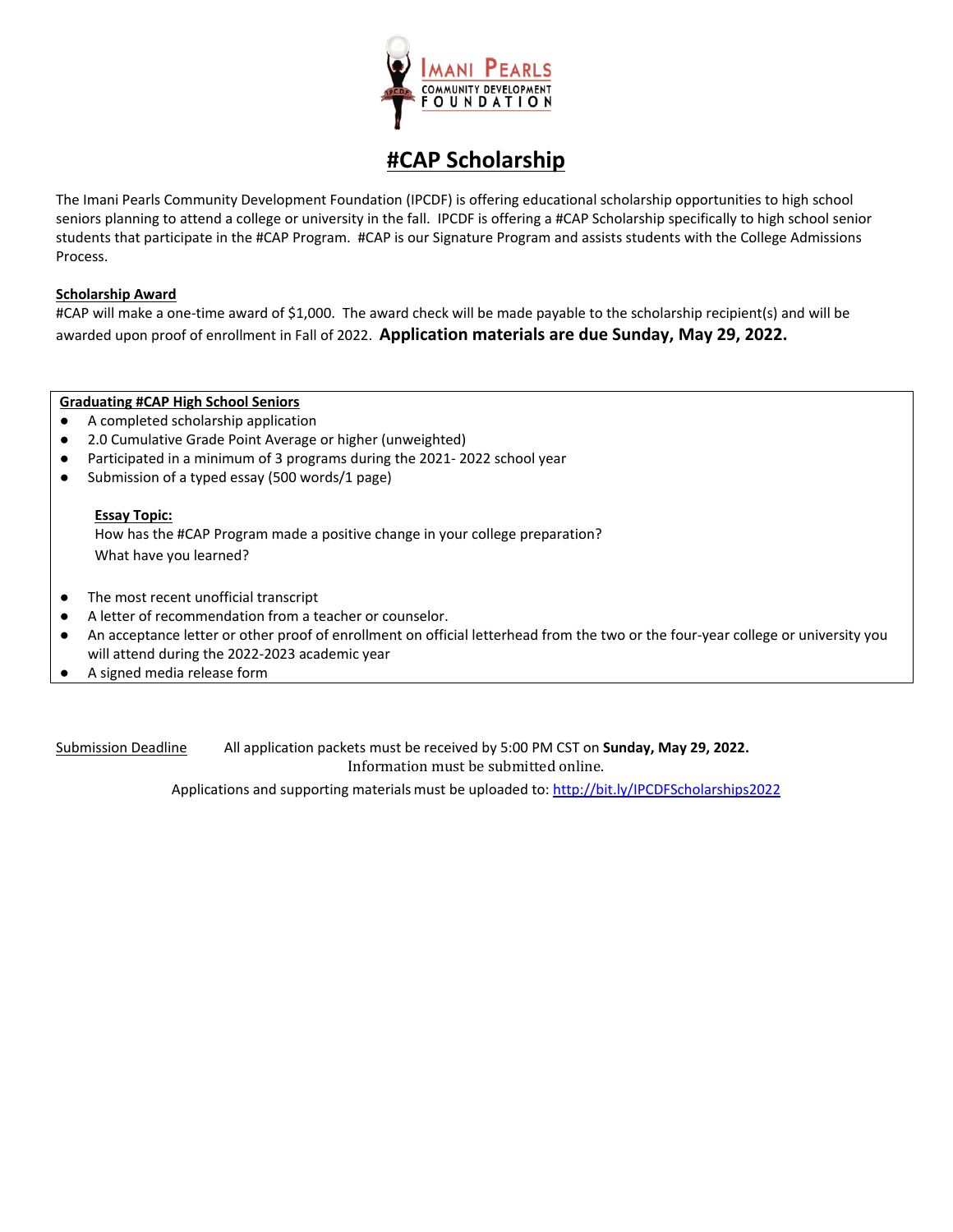

# **#CAP Scholarship Application Checklist**

Utilize this checklist to ensure your application packet is complete. Late or incomplete submissions will be disqualified. Return this checklist with your application packet. The information below also serves as general guidelines to assist applicants in understanding the review criteria.

| 1. | A completed scholarship application                                                                                                                                                  |
|----|--------------------------------------------------------------------------------------------------------------------------------------------------------------------------------------|
| 2. | A typed essay (500 words/1 page)                                                                                                                                                     |
|    | <b>Essay Topic:</b>                                                                                                                                                                  |
|    | How has the #CAP Program made a positive change in your college preparation?<br>What have you learned?                                                                               |
|    | The essay will be assessed on the following:                                                                                                                                         |
|    | Adherence to essay topic<br>$\bullet$                                                                                                                                                |
|    | Favorable essay characteristics, such as compelling, interesting, and engaging<br>Spelling and grammar<br>$\bullet$                                                                  |
| 3. | A cumulative 2.0 Grade Point Average or higher (unweighted)                                                                                                                          |
| 4. | The most recent unofficial transcript                                                                                                                                                |
| 5. | A letter of recommendation from a teacher or counselor                                                                                                                               |
| 6. | A copy of an acceptance letter on official letterhead from the two or four-year college or<br>university you will attend during the 2022 - 2023 academic year                        |
| 7. | Proof of participation in a minimum of 3 programs during the 2021-2022 school year (list the<br>names of the workshops attended. Verification will be provided by the #CAP Chairman) |
| 8. | A signed media release form                                                                                                                                                          |